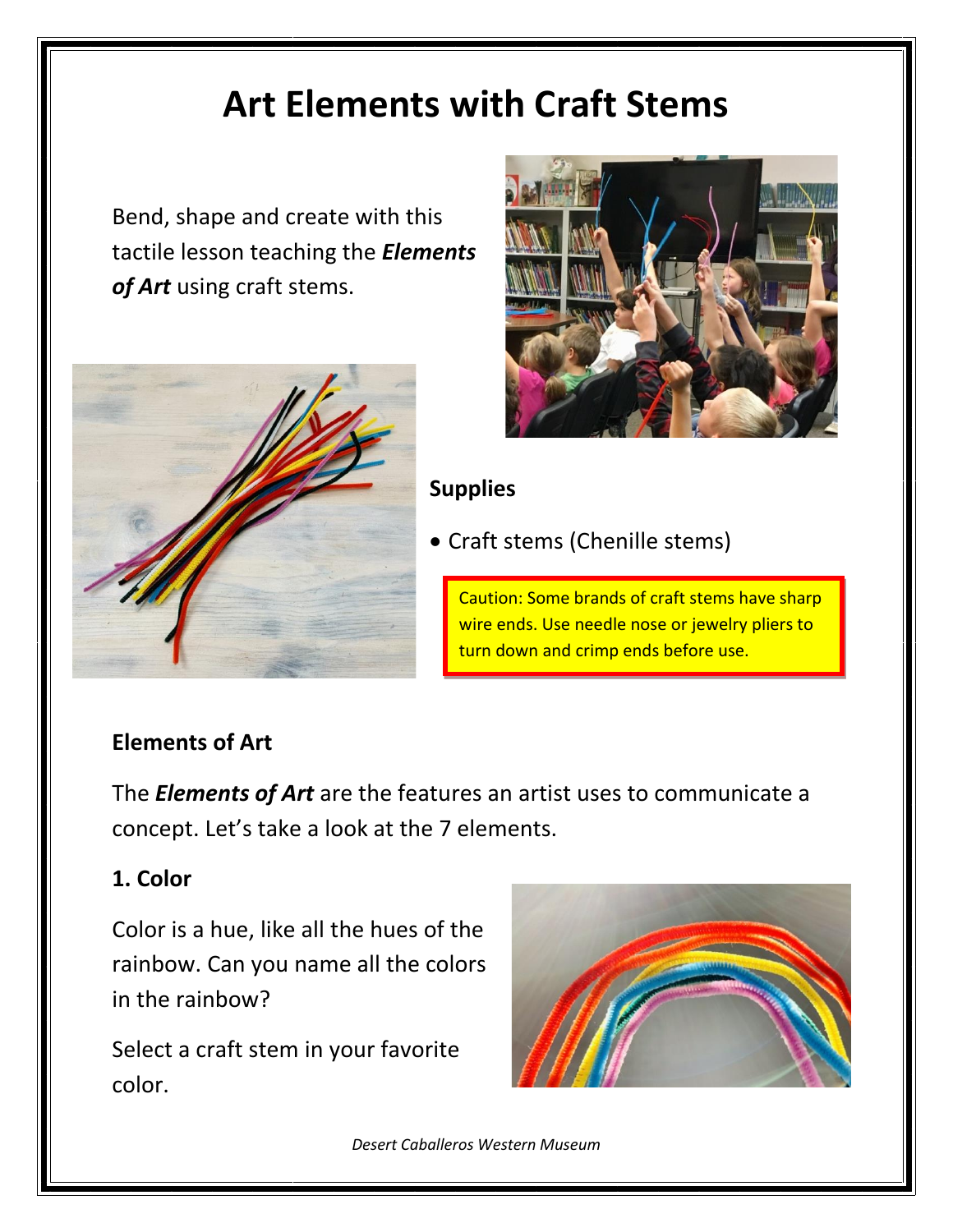## **2. Value**

Value is the difference between light and dark found within an artwork. For example, art has highlights and shadows. Do you see illuminated areas of light in your home? Do you see any shadows?



Find items in your home that are the same color as the stem you selected. Hold the stem up to the item and say if the stem is lighter or darker than the object. You may notice many different shades of value for the same color.



#### **3. Texture**

Texture is how something feels when you touch it. What words would you use to describe the texture of the craft stem? What other items in your home feel like the craft stem?

#### **4. Line**

An actual line in art can be straight, zigzag, curved, or twisted. Do you see other examples of lines around your home?

Show an example of a line using your craft stem.



*Desert Caballeros Western Museum*